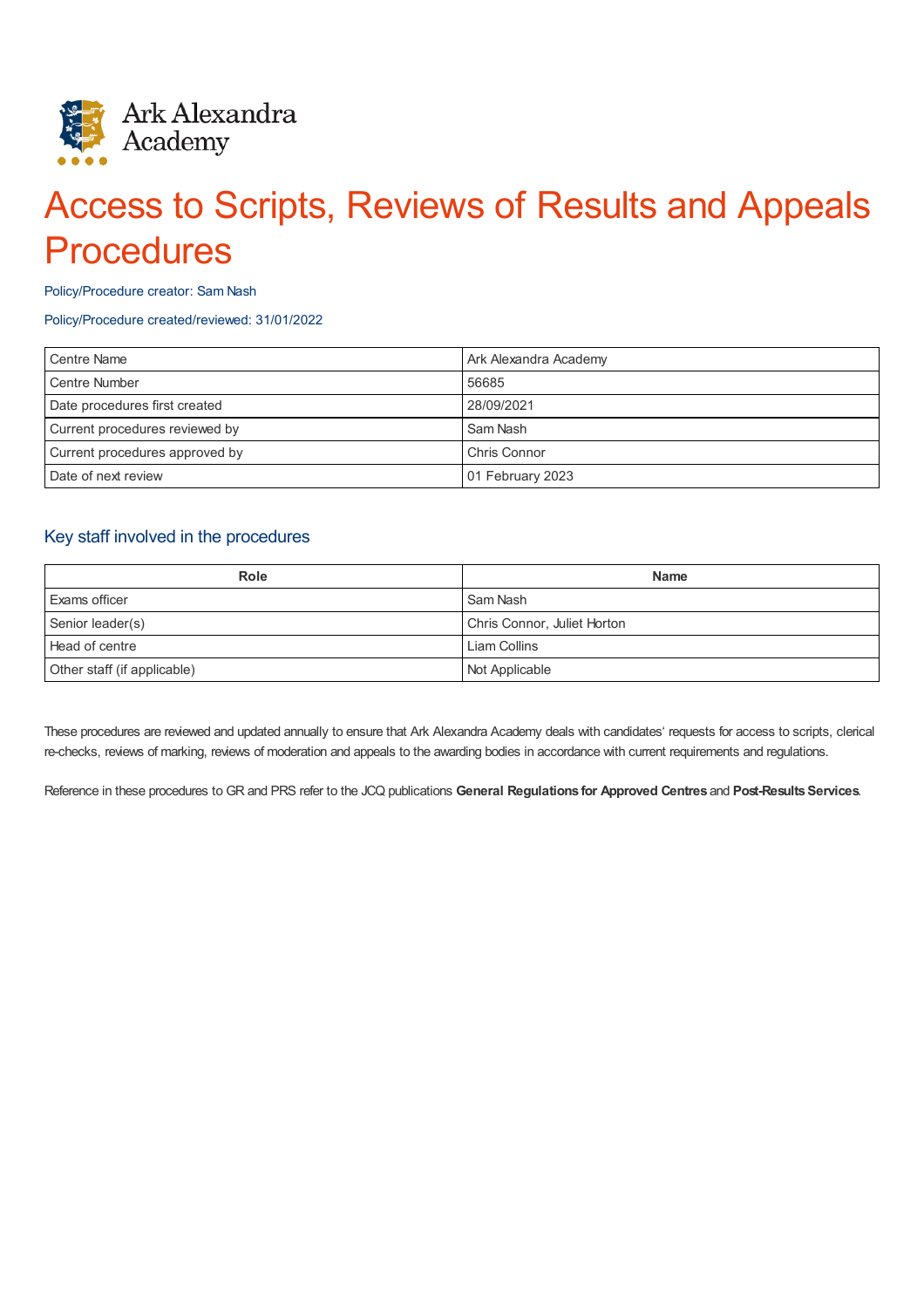# Introduction

Following the issue of results, awarding bodies make post-results services available.

The JCQ post-results services currently available are detailed below.

#### **Access to Scripts** (ATS):

- Copies of scripts to support reviews of marking
- Copies of scripts to support teaching and learning

### **Reviewsof Results** (RoRs):

- Service 1 (Clerical re-check) This is the only service that can be requested for objective tests (multiple choice tests)
- Service 2 (Review of marking)
- Priority Service 2 (Review of marking) This service is only available for externally assessed components of GCE A-level specifications (an individual awarding body may also offer this priority service for other qualifications)
- Service 3 (Review of moderation) This service is not available to an individual candidate

#### **Appeals**:

• The appeals process is available after receiving the outcome of a review of results

# Purpose of the procedures

The purpose of these procedures is to confirm how Ark Alexandra Academy deals with candidates' requests for access to scripts, clerical re-checks, reviews of marking, reviews of moderation and appeals to the awarding bodies in compliance with JCQ regulations (GR 5.13).

Details of these procedures are made widelyavailable and accessible to all candidates by

- The issue of a Candidate Exam Handbook issued in the Spring term
- All policies on the Academies website

## The arrangements for post-results services

- Candidates must be made aware of the arrangements for post-results services before they sit any examinations (GR 5.13)
- A review of moderation cannot be undertaken upon the work of an individual candidate or the work of candidates not in the original sample (PRS 4.3)
- The appeals process is available after receiving the outcome of a review of results (PRS 5.1)

#### At Ark Alexandra Academy:

Candidates are informed of the arrangements for post-results services and the availability of senior members of centre staff immediately after the publication of results, before they sit any examinations (GR 5.13)

Candidates are informed by

- Candidate Exam Handbook issued in the Spring term
- In writing and on the website with the information for results days

Full details of the post-results services, internal deadline(s) for requesting a service and the fees charged (where applicable) are provided by The Exams Officer On results day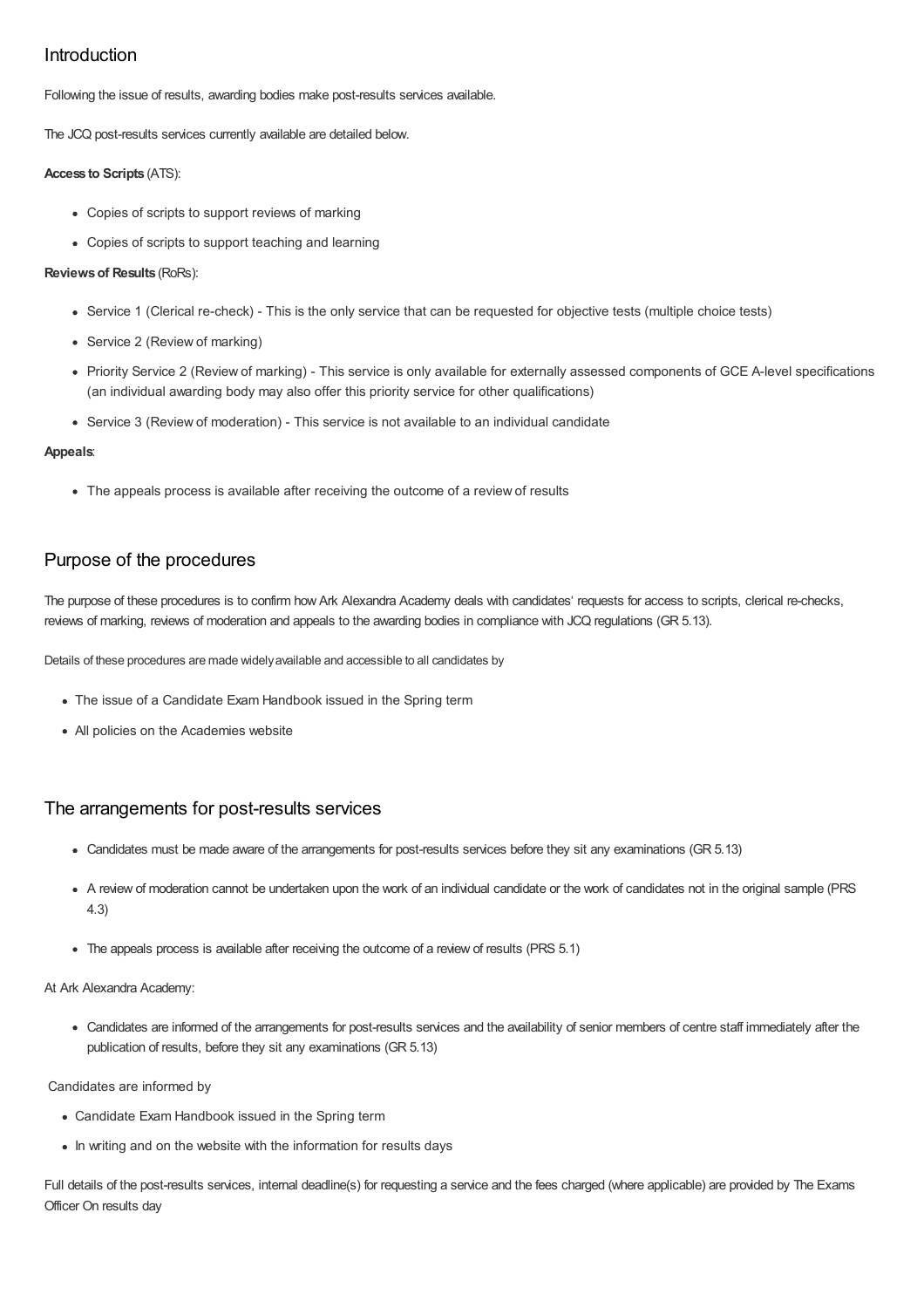## Dealing with requests

All post-results service requests from internal candidates must be made through the centre (GR 5.13)

At Ark Alexandra Academy the process to request a service is • by completing a Post-results services: request, consent and payment form available from the Exams Officer

## Candidate consent

Candidates must provide their written consent for clerical re-checks, reviews of marking and access to scripts services offered by the awarding bodies after the publication of examination results (GR 5.13)

Ark Alexandra Academy will:

- Acquire written candidate consent (accepting informed consent via candidate email) in all cases before a request for a clerical recheck, a review of marking or an access to scripts service is submitted to the awarding body
- Acquire informed candidate consent to confirm the candidate understands that the final subject grade and/or mark awarded following a clerical re- check or a review of marking, and any subsequent appeal, may be lower than, higher than, or the same as the result which was originally awarded
- Only collect candidate consent after the publication of results
- Retain consent forms or e-mails from candidates for at least six months following the outcome of a clerical re-check or review of marking or any subsequent appeal (PRS 4.2)
- Retain consent/permission forms or e-mails from candidates to request and use their scripts for at least six months (PRS 6.2)

Additional centre-specific actions:

Not applicable

## Submitting requests

Ark Alexandra Academy will:

- Submit requests electronically for clerical re-checks, reviews of marking, reviews of moderation and access to scripts by the published deadline(s) in accordance with the JCQ publication **Post-results services** (GR 5.13)
- Submit requests for appeals in accordance with the JCQ publication **A guide to the awarding bodies' appealsprocesses** (GR 5..13)
- Confirm the awarding body's acknowledgement of receipt of a review of results request prior to the deadline for submission of postresults services and regularly check the progress of the request online (PRS 4.5)

Additional centre-specific actions:

Not applicable

## Dealing with outcomes

Ark Alexandra Academy will:

(updated 2021/22) Ensure outcomes of clerical re-checks, reviews of marking, reviews of moderation and appeals are made known to candidates as soon as possible (GR 5.13)

Candidates will be notified by being emailed a copy of the notification outcome from the awarding body

Additional centre-specific actions:

Not applicable

## Managing disputes